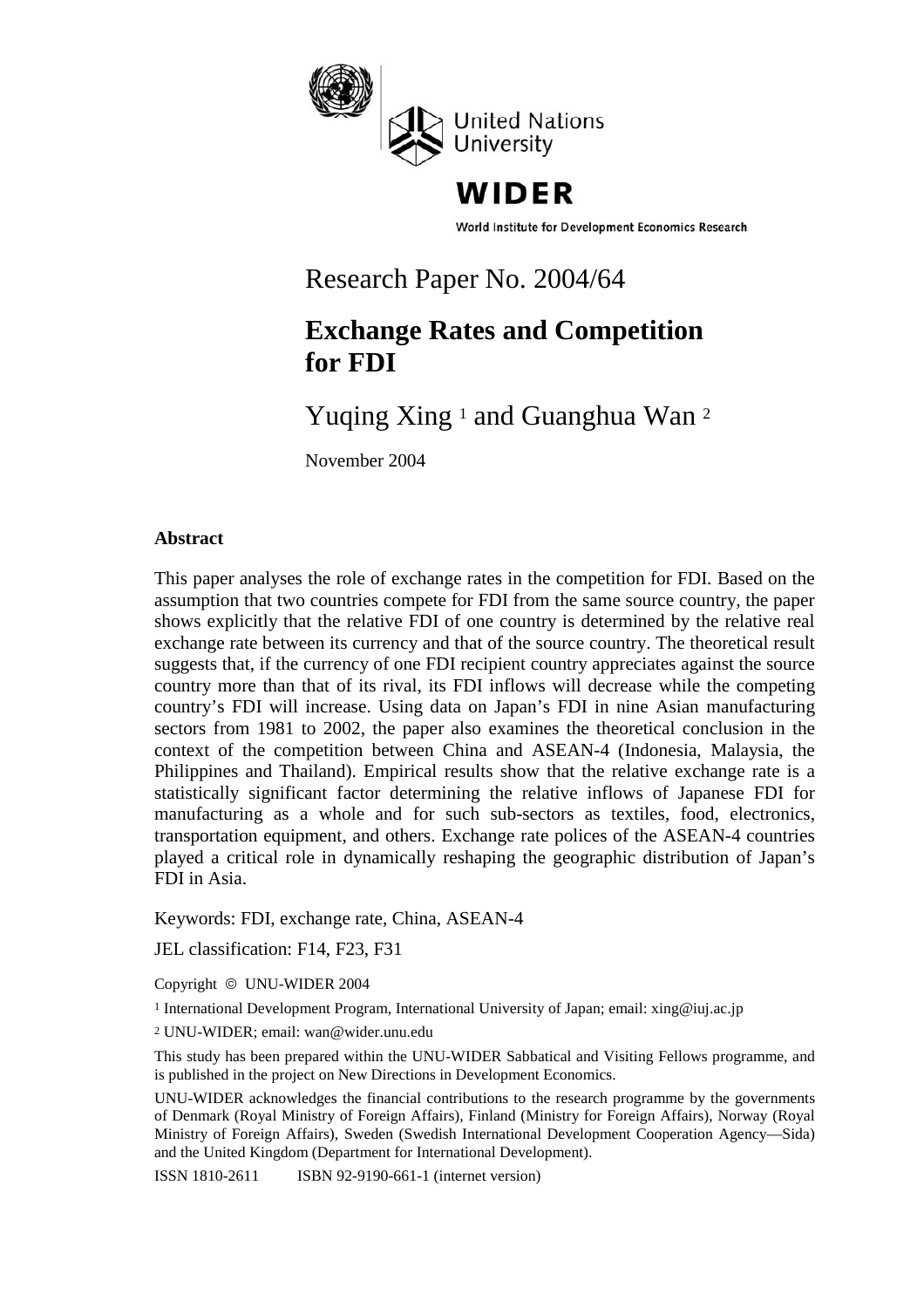*The World Institute for Development Economics Research (WIDER) was established by the United Nations University (UNU) as its first research and training centre and started work in Helsinki, Finland in 1985. The Institute undertakes applied research and policy analysis on structural changes affecting the developing and transitional economies, provides a forum for the advocacy of policies leading to robust, equitable and environmentally sustainable growth, and promotes capacity strengthening and training in the field of economic and social policy making. Work is carried out by staff researchers and visiting scholars in Helsinki and through networks of collaborating scholars and institutions around the world.*

*www.wider.unu.edu publications@wider.unu.edu*

UNU World Institute for Development Economics Research (UNU-WIDER) Katajanokanlaituri 6 B, 00160 Helsinki, Finland

Camera-ready typescript prepared by Liisa Roponen at UNU-WIDER Printed at UNU-WIDER, Helsinki

The views expressed in this publication are those of the author(s). Publication does not imply endorsement by the Institute or the United Nations University, nor by the programme/project sponsors, of any of the views expressed.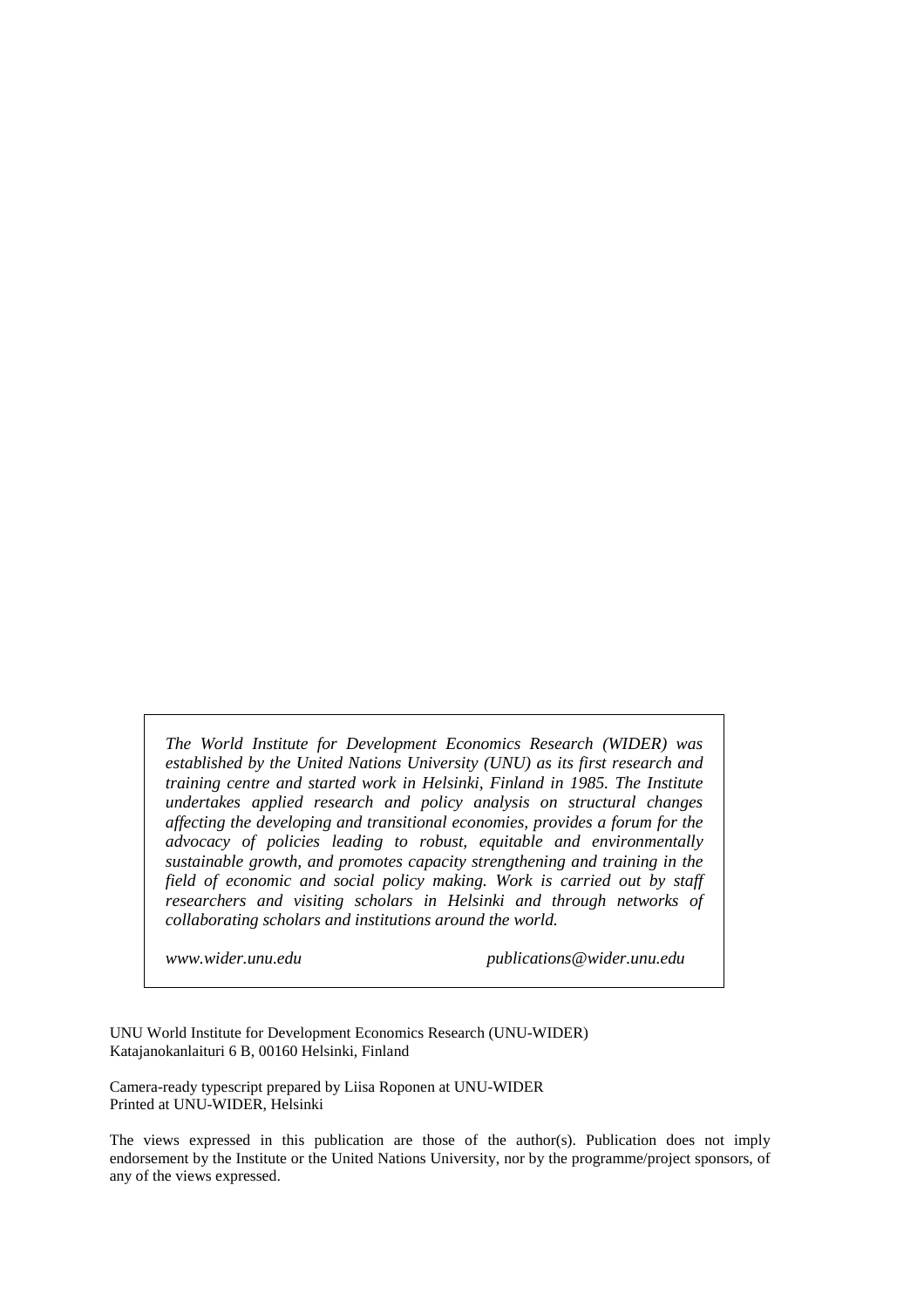### **1 Introduction**

The geographic distribution of Japanese foreign direct investment (FDI) in Asia has changed dramatically in the last decade. In particular, the traditionally popular destinations of Japanese FDI, such as the NICs (Hong Kong, Singapore, South Korea and Taiwan) and ASEAN-4 (Indonesia, Malaysia, the Philippines and Thailand), have been replaced by emerging China. In 1990, Japanese FDI in China's manufacturing sector accounted for a mere 5 per cent of its total in Asia, whereas by 1995 China's share had risen to 43 per cent. According to a survey by the Japan External Trade Organization (JETRO 2001), 54.4 per cent of Japanese firms with overseas production have facilities in China, the highest ratio among all countries receiving Japanese FDI.

The shift of Japanese FDI from other Asian countries to China is usually interpreted with the flying-geese theory, with Japan at the highest level of economic development, followed by the NICs, ASEAN-4, and China. High economic development results in the migration of mature industries, especially those in which labour costs are critical for competitiveness, to less developed economies (Kwan 2001; Edginton and Hayter 2000). The flying-geese theory, on the other hand, may not explain the whole story. For instance, after losing a significant share of Japan's FDI to China in the first half of 1990s, the NICs and ASEAN-4 regained their popularity after 1995. Even during the Asian financial crisis, these countries and regions experienced an increasing share of Japanese FDI. Furthermore, as the economic development of China's coastal regions, where Japan's FDI is mainly concentrated, was compatible with that of ASEAN-4, these areas of China cannot be classified as being less developed than ASEAN-4.

In the literature analysing foreign investment in China (e.g., Lardy 1995; Cheng and Kwan 2000; Zhang 2001), structure variables such as market size, economic growth, cheap labour, 'open door' policy, etc. are emphasized as the major factors that make the country attractive for FDI. Without a doubt, these factors have contributed significantly to China's FDI boom, during which its share of Japan's FDI earmarked for Asia surged from 5 per cent to 43 per cent, the highest among all Japanese FDI destinations. On the other hand, it needs to be mentioned that during the same period, the macro fundamentals in the NICs and ASEAN-4 (with the exception of the Philippines) showed no evidence of deterioration and were thus compatible with China.1 Given the long history of these countries receiving Japanese FDI, the differences in macro fundamentals and investment environment may not be sufficient to determine why in the beginning of 1990, the ASEAN-4 countries suddenly began to lose their advantage in competing for FDI. To ascribe the shift in foreign investment simply to differences between the countries' macro fundamentals would be an under-estimation of the complexity of the competition for FDI.

This paper investigates the competition for FDI by examining factors beyond those structural variables usually emphasized in conventional literature. In particular, the study focuses on the role of exchange rates and analyses to what extent they may have altered the relative competitiveness of the recipient countries for FDI from the same source country. The importance of exchange rates in determining FDI has been

<sup>1</sup> The economies of Indonesia, Malaysia, and Thailand grew 7.9 per cent, 9.5 per cent, and 8.6 per cent annually from 1991 to 1995, the fastest period of the last two decades.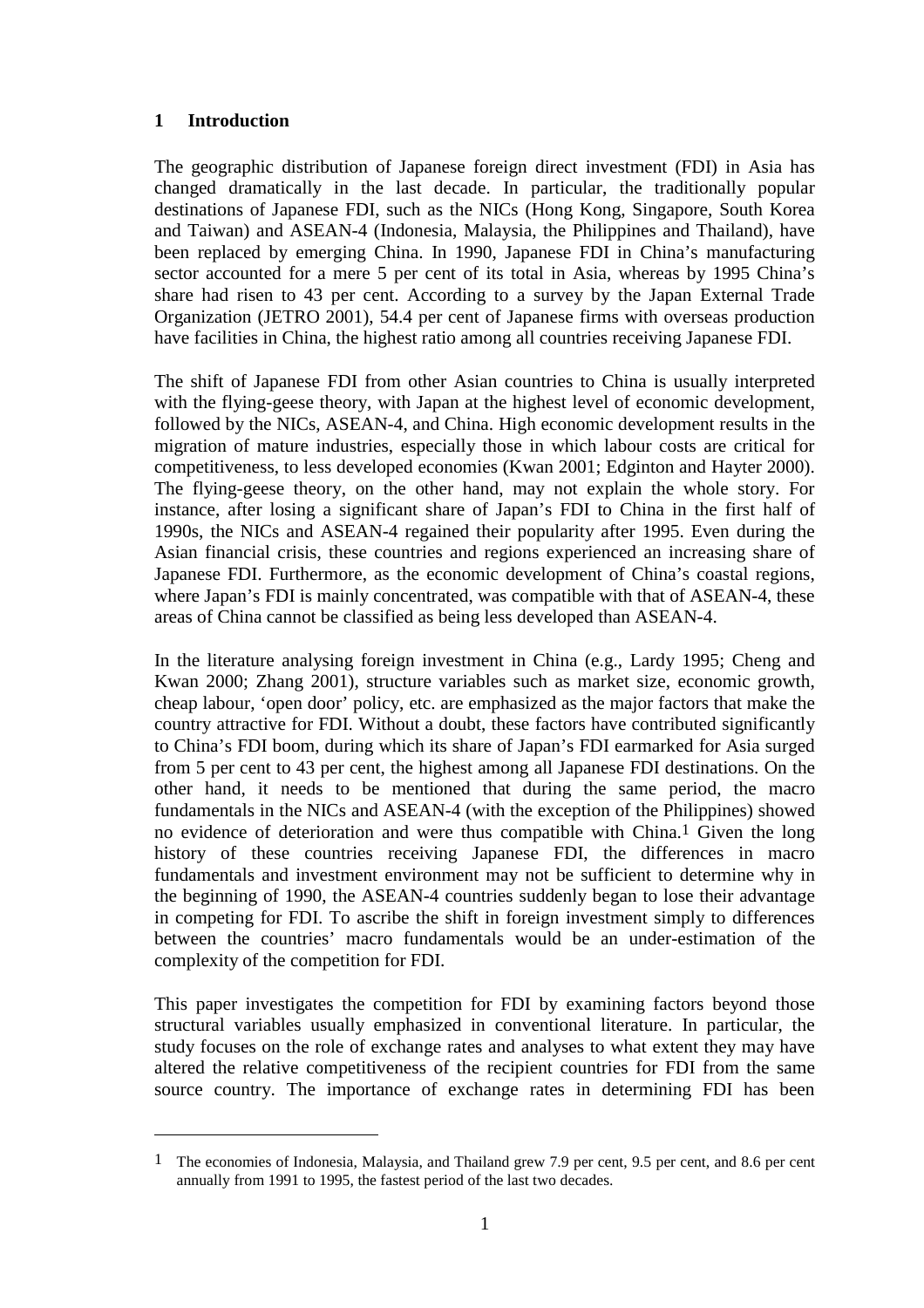emphasized in the literature (e.g., Froot and Stein 1991; Klein and Rosenger 1994; Blonigen 1997). Basically, a devaluation in the currency of the recipient country reduces production costs, measured in foreign currency, and increases the relative wealth of foreign investors, leading to an increase in FDI inflows. Previous research has primarily examined the changing comparative advantage induced by the currency devaluation between the source country and the recipient country, rather than the changing comparative advantage between the countries competing for FDI.

As a matter of fact, the relative comparative advantage between potential recipient countries is a critical factor when multinational enterprises (MNEs) consider the relocation of facilities or outsourcing production, particularly if the technology involved is mature and production is oriented towards exports rather than local markets. Currency devaluation can change the relative competitiveness of an FDI recipient country, and divert investments to the country that has devalued its currency. Given that the exchange rate regimes in both China and ASEAN-4 have changed substantially and that the Chinese yuan had been on a devaluating track since prior to 1995, the relative competitiveness for FDI among these countries must have varied accordingly. Hence, the relative exchange rates are likely to have been the driving force behind the dynamic change in the geographic distribution of Japanese FDI. The rising FDI into China might crowd out the FDI in ASEAN-4 countries.

To examine this hypothesis, we first model the decision of a MNE planning to invest for export purposes in two countries with similar technology, then derive explicitly that the relative FDI inflow of the two recipient countries is a function of the relative real exchange rates. After the theoretical analysis, we conduct empirical analysis in the context of Japanese FDI in China and ASEAN-4 from 1981 to 2002.

This paper contributes to the literature in three aspects. Unlike existing literature, it studies the nexus of FDI and exchange rates in the context of the competition between two recipient countries, rather than within a single country scenario. It examines how the relative exchange rates affect the relative FDI inflows between recipient countries. Second, it shows explicitly that relative FDI inflow is a decreasing function of the relative real exchange rate. The real exchange rate used in the model is based on the standard international economics definition widely adopted in empirical analyses. Finally, it is the first study that empirically investigates the issue within the manufacturing sectors in the context of Japanese FDI in China and ASEAN-4. The findings of the paper, on the shift of Japanese FDI from ASEAN-4 to China, go beyond the scope of existing literature.

The paper proceeds as follows. In the next section, we briefly review the literature on the nexus of exchange rates and FDI. Section 3 sets up a theoretical model and derives an explicit function between relative FDI inflows of a recipient country and its relative real exchange rate to its rival country. Following the theoretical analysis, in section 4 we outline some stylized facts of Japan's FDI in Asian manufacturing. The analysis examines FDI with regard to its dynamic geographic distribution across Asia, its exportoriented nature, and the correlation between exchange rates and FDI distribution. Section 5 presents an econometric model to test the theoretical result, and finally, section 6 summarizes the major findings of the paper.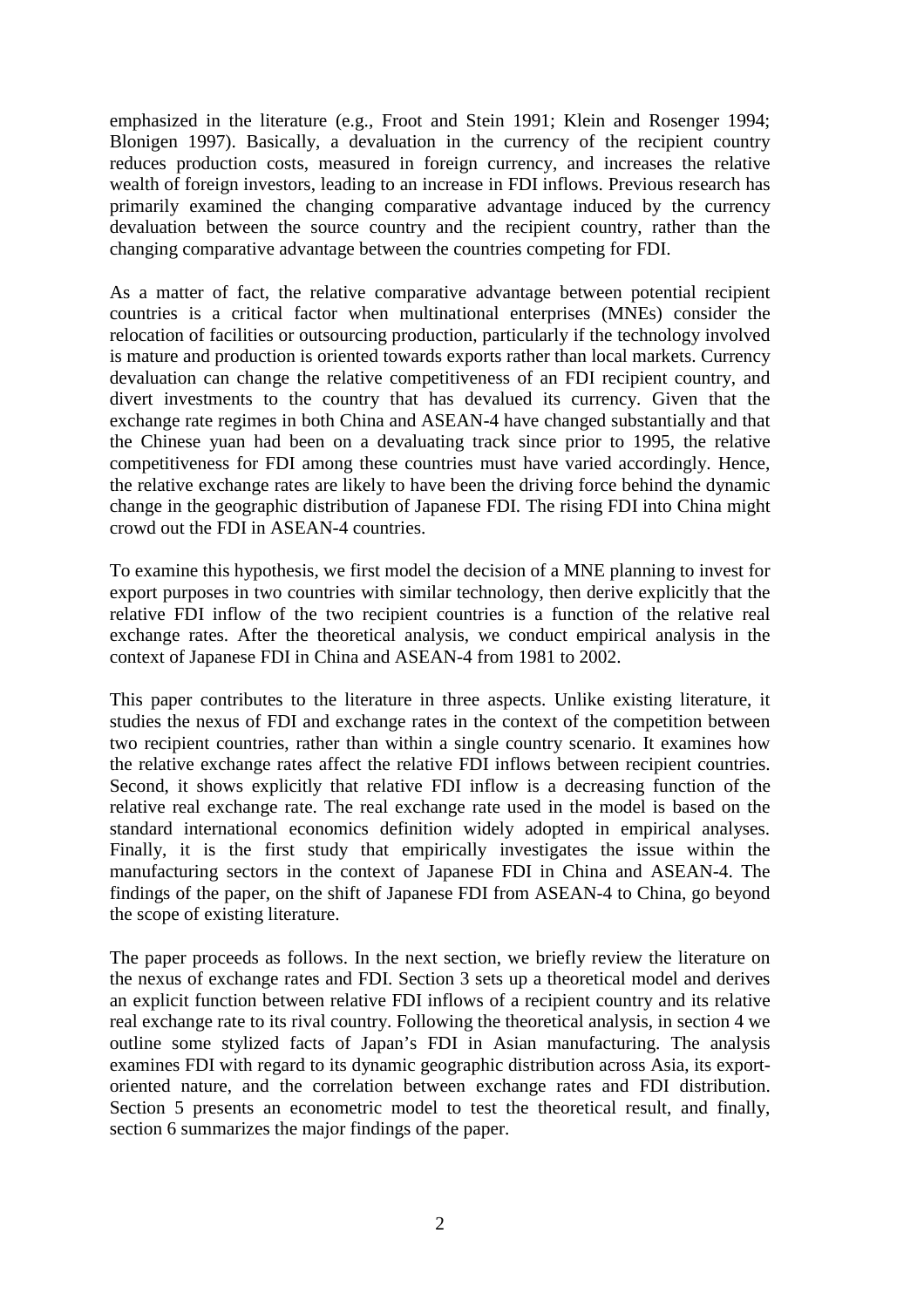### **2 Literature review**

The mechanism through which exchange rates affect FDI flows has been modelled in several theoretical studies (e.g., Kohlhagen 1977; Cushman 1985; Froot and Stein 1991). Most of these studies conclude that a devaluation in the value of the recipient country's currency stimulates the inflows of FDI and conversely an appreciation leads to a reduction. Fundamentally, there are two channels through which exchange rates impact on FDI: the wealth effect and relative production costs. A devaluation in the currency of a country receiving FDIs induces a reduction in local production costs in term of foreign currency, raising the profits of export-oriented foreign investors accordingly. Higher returns naturally attract more FDI inflows. The wealth effect, which is the wealth of foreign investors relative to domestic investors, is also raised after devaluation, when all production inputs such as labour, land, machines, and assets become cheaper for the foreign investors whose capital is in a foreign currency, encouraging them to acquire more domestic assets.

Kohlhagen (1977) used a static model to analyse the effect of devaluation on the relocation decision of MNEs, and concluded that these enterprises tend to increase their production capacity abroad to meet domestic market needs, if the currency of the host country is devaluated against the domestic currency. Cushman (1985) considered a twoperiod dynamic model and found that the expected, risk-adjusted real depreciation would reduce the production costs of foreign investors, and thus enhance FDI inflows. Benassy-Quere (2001) examined the trade-off between exchange rate depreciation and its volatility in terms of their effects on FDI, and argued that the negative impact on FDI of excessive volatility could erode the apparent attractiveness resulting from a currency depreciation.

Assuming imperfect information on the return of firm-specific assets, Froot and Stein (1991) argued that the appreciation of foreign currency actually increases relative wealth of foreign investors, thus encouraging foreign investors to acquire more domestic assets. Blonigen (1997) believed that market segmentation provides an advantage to foreign investors acquiring firm-specific assets when the domestic currency depreciates. In testing the hypothesis on Japanese firms in the US, he found that the appreciation of the yen resulted in a significant increase in their acquisition activities.

Xing and Zhao (2003a) investigated systematic linkages among 'reverse imports', FDI, and exchange rates. They concluded that due to product differentiation and barriers in brand name recognition, MNEs engaging in 'reverse imports' usually benefit more from the currency devaluation of the recipient country than local firms, thus encouraging multinationals to expand their operations with additional direct investment. For empirical analyses on the relation between exchange rates and FDI, see Klein and Rosenger (1994), Dewenter (1995) and Bayoumi and Lipworth (1998).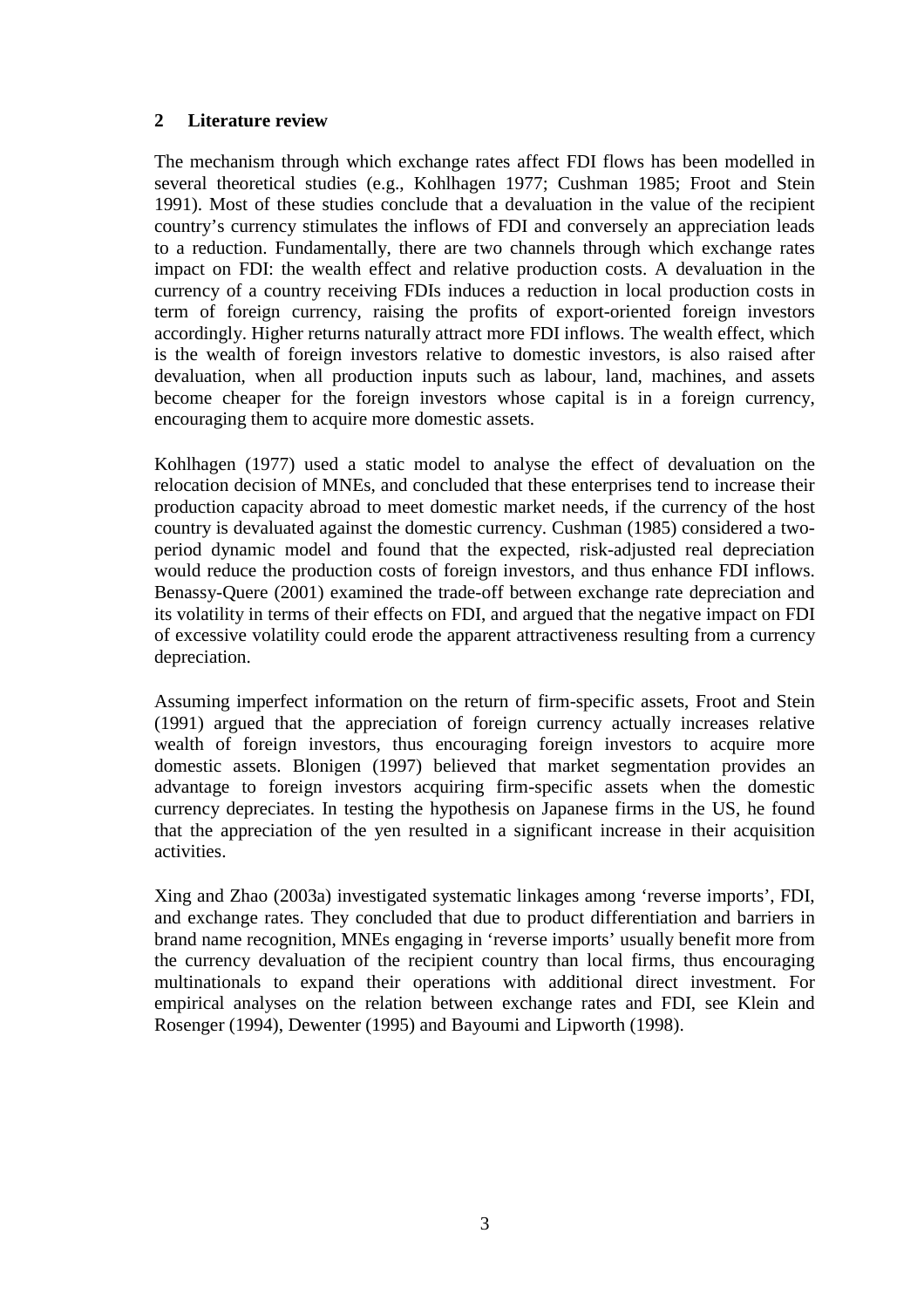#### **3 The model**

Consider that a Japanese MNE has one factory in country A, and another in country B, both producing the same products for export back to Japan.2 Assuming that the production technology employed in these two factories is identical and is defined by a standard Cobb-Douglas production function as

$$
y = \gamma K^{\alpha} L^{\beta}
$$

where *y* denotes output, *K* and *L* capital and labour inputs respectively,  $(\alpha + \beta) < 1$ . The assumption on the elasticities of capital and labour implies that the technology shows decreasing return to scale. Usually MNEs relocate their production facilities with mature technology to developing countries to benefit from the low production costs. Mature technologies in manufacturing industries generally fit the technology category with decreasing return to scale.

The profit function of the Japanese MNE in country A can be written as

$$
\pi_A = p(\gamma K_A^{\alpha} L_A^{\beta}) - e_{\gamma en / \$A} (r_A K_A + w_A L_A)
$$
\n<sup>(1)</sup>

where *p* is the price of the product, measured in yen;  $r_A$  and  $w_A$  are capital rent and labour wage, respectively, both measured in local currency  $A$ ;  $e_{\text{ven}}/A$  denotes nominal exchange rate, the value of the local currency \$*A* given in yen. Higher/lower  $e_{\text{yen/$}A}$ indicates an appreciation/depreciation of the local currency \$*A*. In the context,  $K_A$  actually represents Japan's direct investment in country A.

The combined profit of the Japanese firm from its two overseas subsidiaries can be written as

$$
\pi = p(\gamma K_A^{\alpha} L_A^{\beta} + aK_B^{\alpha} L_B^{\beta}) - e_{\text{gen/sA}}(r_A K_A + w_A L_A) - e_{\text{gen/sB}}(r_B K_B + w_B L_B)
$$
(2)

where \$*B* symbolizes the currency of country B,  $r_B$  and  $w_B$  the capital rent and wage in country B;  $e_{\text{ven}}$ /<sub>8</sub> denotes the nominal exchange rate between the yen and \$*B*. Maximizing the profit with respect to *K* and *L* yields the following first order conditions (FOC):

$$
p\gamma\alpha K_A^{\alpha-1}L_A^{\beta} - e_{\gamma en/SA}r_A = 0
$$
  

$$
p\gamma\alpha K_B^{\alpha-1}L_B^{\beta} - e_{\gamma en/SB}r_B = 0
$$
  

$$
p\gamma\beta K_A^{\alpha}L_A^{\beta-1} - e_{\gamma en/SA}w_A = 0
$$
  

$$
p\gamma\beta K_B^{\alpha}L_B^{\beta-1} - e_{\gamma en/SB}r_B = 0
$$

<sup>2</sup> The assumption of exports to other overseas market such as the USA or EU does not change the results.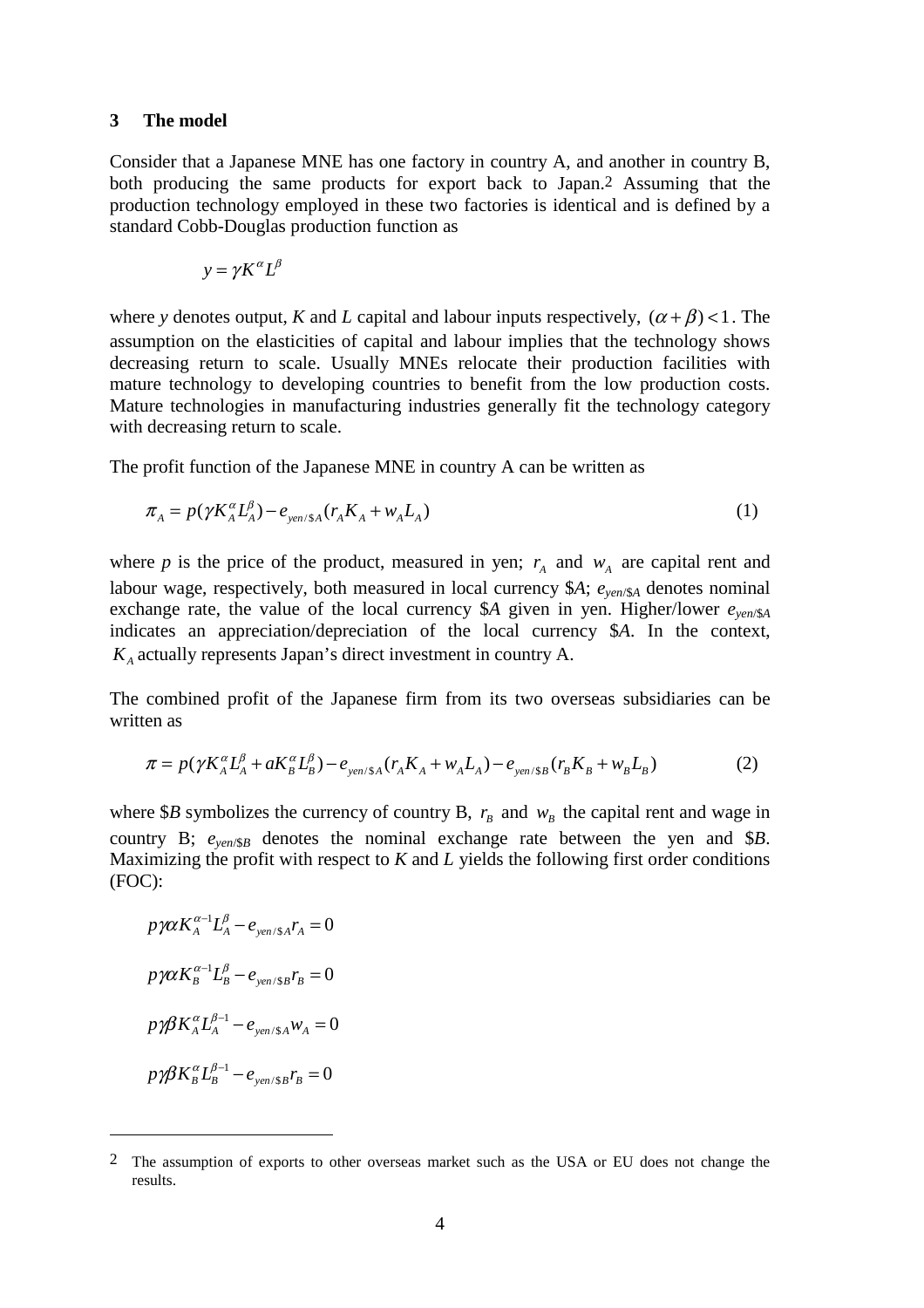From the above FOCs, we derive

$$
(1 - \alpha - \beta) \log K_A = -[(1 - \beta) \log(e_{\text{gen/sA}} r_A) + \beta \log(e_{\text{gen/sA}} w_A)] + M \tag{3}
$$

$$
(1 - \alpha - \beta) \log K_B = -[(1 - \beta) \log(e_{\text{gen/sB}}r_B) + \beta \log(e_{\text{gen/sB}}w_B)] + M \tag{4}
$$

where  $M = \log(p\gamma) + (1 - \beta) \log \alpha - \beta \log \beta$ . Subtracting equation (4) from equation (3) yields

$$
(1 - \alpha - \beta) \log(\frac{K_A}{K_B}) = -\{(1 - \beta) \log(\frac{e_{\text{yen}} / s_A r_A}{e_{\text{yen}} / s_B r_B}) + \beta \log(\frac{e_{\text{yen}} / s_A w_A}{e_{\text{yen}} / s_B w_B})\}\)
$$
(5)

The above equation can be re-written as

$$
(1 - \alpha - \beta) \log(\frac{K_A}{K_B}) = -\{(1 - \beta) \log(\frac{e_{\text{yen}}/s_A r_A / r_J}{e_{\text{yen}}/s_B r_B / r_J}) + \beta \log(\frac{e_{\text{yen}}/s_A w_A / w_J}{e_{\text{yen}}/s_B w_B / w_J})\})
$$
(6)

where  $r_i$  and  $w_j$  denote capital rent and labour wage in Japan, respectively. In equation (6),  $(e_{\text{gen/sA}}r_A/r_J)$  actually stands for the relative price of capital in country A in terms of the capital in Japan. It is also the real exchange rate between the yen and \$*A* defined with capital prices. Similarly,  $(e_{\text{ven/sA}} w_A / w_I)$  represents the wage in country A relative to the wage of Japanese workers. It represents a real exchange rate between the yen and \$*A*, but defined with wages. Therefore,  $\frac{C_{\text{yen}}/\$}{\sqrt{\frac{C_{\text{yen}}^2}{S}}}$ /\$ /  $(\frac{\epsilon_{\textit{yen}}\langle \S{B'B}^T\rangle}{\epsilon_{\textit{ven}}\langle \S{A}{T_A}^T\rangle}$ *yen* / \$ *A*  $'$  *A*  $'$  *J*  $e_{\frac{ven}{sB}}r_{\frac{R}{r}}/r$  $e_{\text{ven/s}}$  $r_{\text{A}}$ / $r$ is essentially the ratio of

real exchange rate between the yen and \$*A* to the real exchange rate between the yen and \$*B*.3 Rearranging equation (6) yields an explicit function for relative FDI into country A:

$$
\log(\frac{K_A}{K_B}) = -(1 - \alpha - \beta)^{-1} \{ (1 - \beta) \log(\frac{e_{\text{yen}}/s_A r_A / r_J}{e_{\text{yen}}/s_B r_B / r_J}) + \beta \log(\frac{e_{\text{yen}}/s_A w_A / w_J}{e_{\text{yen}}/s_B w_B / w_J}) \}
$$
(7)

Equation (7) shows that relative FDI into country A (in logarithm) is a linear decreasing function of the weighted sum of the two relative real exchange rates (in logarithm), or simply a linear decreasing function of the relative real exchange rates. The real exchange rate in the model is defined according to the standard textbook of international economics and is used widely in empirical literature. With respect to the definition, an increase in  $(e_{\text{versa}}r_A/r_I)$  means a real appreciation of \$*A* against the yen. Therefore, the theoretical relation characterized by equation (7) suggests that, as long as the currency of a recipient country appreciates more than the currency of its rival country, its relative FDI will decrease and be diverted to its rival. The result is consistent with economic rationale. The real exchange rate actually measures the relative purchasing power between Japan and the recipient country. A real appreciation in the recipient country's currency will raise the relative costs of both labour and capital in that country for

<sup>3</sup> In fact, it is the real exchange rate between \$*A* and \$*B*.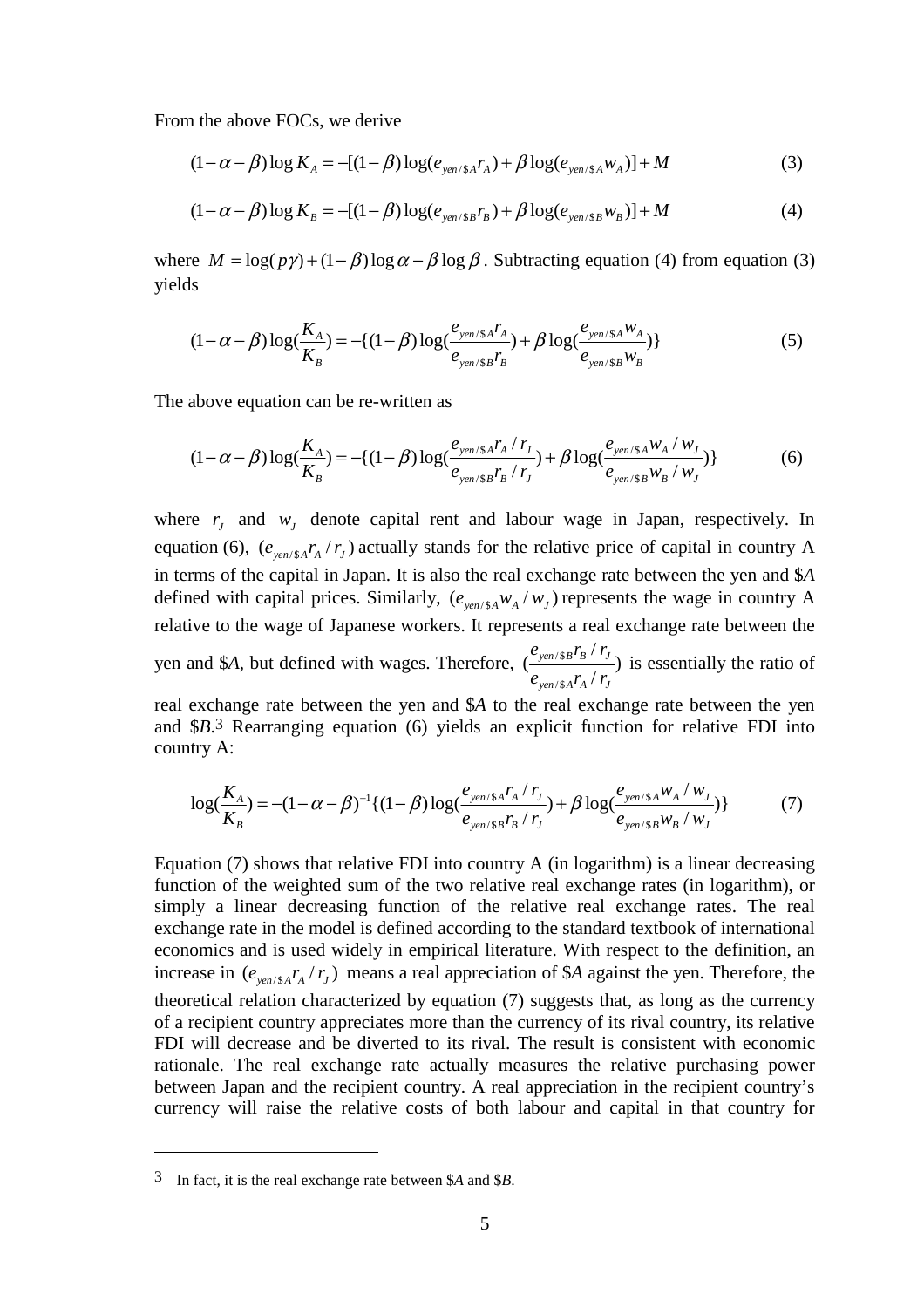Japanese investors, weakening the recipient's competitiveness. Consequently, FDI will shift to other receipient countries not undergoing similar currency appreciation.

It is important to emphasize that the real exchange rate includes both capital prices and wages. The change of the real exchange rate results from the combination of three variables: nominal exchange rate, capital price and wages. Thus, the impact on FDI due to differentials in capital rents and wages between the two recipient countries is also incorporated in the model. We summarize the theoretical finding in the proposition below.

### *Proposition 1*

*When two countries compete for export-oriented FDI from the same source country*, *a relative real devaluation in one recipient country's currency against that of the source country will enhance its relative FDI inflows while diminishing the relative inflows to its rival.*

## **4 Empirical evidence: the stylized facts of Japan's FDI in Asia**

Before conducting econometric tests on the theoretical results in section 5, we review some elements of Japanese FDI in Asian manufacturing from 1981 to 2002 to support our observations and hypothesis.

## **4.1 The dynamic change of the geographic distribution**

The NICs and ASEAN-4 have been the primary destinations for Japanese FDI since the 1960s. In Indonesia, Japan was the largest single source of FDI flows to the non-oil sectors—textiles, nonmetallic minerals and metals (Pangestu 1991). Japan accounted for over one-half of the accumulative FDI in Thailand's textiles, food and chemicals in the 1970s and 63 per cent of its electronic machinery sector in 1989 (Tambunlertchai and Ramstetter 1991). After 1972 Japan replaced the US as the largest investor in Korea, accounting for over one-half of approved total investments (Lee and Ramstetter 1991). Even though China started an aggressive campaign to promote inward FDI as early as 1980, it had failed to gain a substantial share of Japan's FDI compared to other Asian countries. Prior to 1990, the scale of Japanese investments in China was relatively small, targeted mostly to the non-manufacturing sector (Xing 2004). In 1990, Japanese firms invested only 23.7 billion yen in China's manufacturing sector, representing a mere 5.3 per cent of Japanese FDI in Asia, whereas 66.1 of its investments went to ASEAN-4, and 26.2 per cent to the NICs.

A significant change in the geographic distribution of Japanese FDI in Asia occurred in the 1990s. Gradually, China emerged as the largest recipient of Japan's FDI while the NICs and ASEAN-4 experienced a substantial decline. According to Table 1 which summarizes the country distribution of Japanese FDI in Asia from 1990 to 2001, China's share grew drastically from 1990 to 1995, when China became the largest recepient, its share jumping from 5.3 per cent to 43.1 per cent. Conversely, the NICs' share dropped to 14.7 per cent and ASEAN-4 to 38.5 per cent. However, the increase in Japanese FDI to China was not monotonic. After 1995, both the NICs and ASEAN-4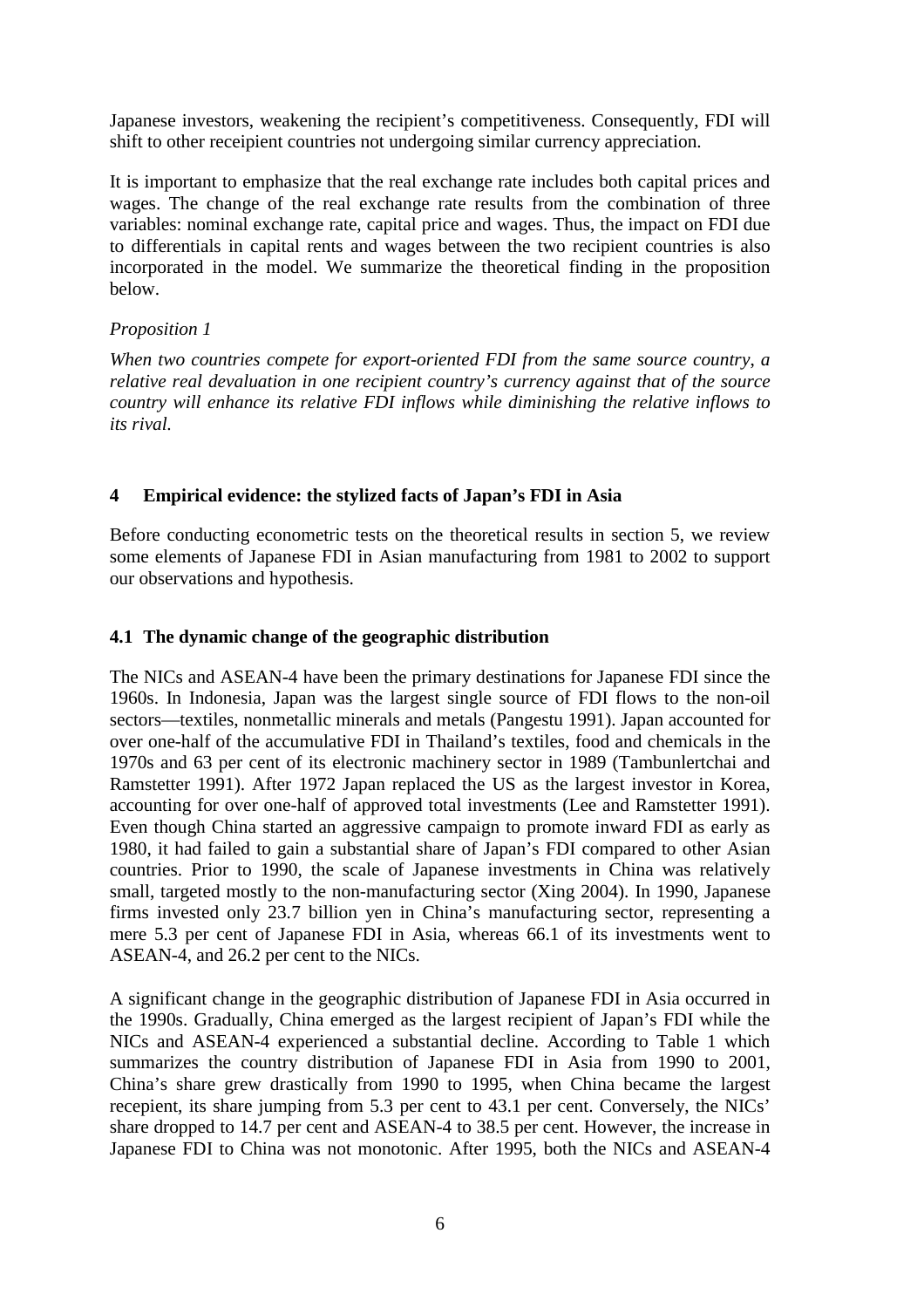| Year | <b>NICs</b> | ASEAN-4 | China | <b>Others</b> |
|------|-------------|---------|-------|---------------|
| 1990 | 26.2        | 66.1    | 5.3   | 2.4           |
| 1991 | 21.8        | 66.5    | 10.5  | 1.2           |
| 1992 | 14.2        | 58.1    | 21.0  | 6.7           |
| 1993 | 20.2        | 39.9    | 38.0  | 1.9           |
| 1994 | 16.5        | 43.0    | 36.0  | 4.5           |
| 1995 | 14.7        | 38.5    | 43.1  | 3.7           |
| 1996 | 18.6        | 47.6    | 27.2  | 6.6           |
| 1997 | 25.6        | 45.0    | 20.7  | 8.7           |
| 1998 | 17.1        | 54.4    | 21.7  | 6.8           |
| 1999 | 37.9        | 43.8    | 12.3  | 6.0           |
| 2000 | 32.0        | 42.7    | 20.8  | 4.5           |
| 2001 | 23.6        | 41.9    | 30.0  | 4.5           |
|      |             |         |       |               |

Table 1 Regional distribution of Japanese FDI in Asian manufacturing (%)

Source: Authors' calculation based on Monthly Statistics, Ministry of Finance, Japan.

regained their popularity among Japanese MNEs and relatively more FDI, in comparison to the flows to China, was again targeted into these regions. Even during the Asian financial crisis, Japanese investments in the NICs and ASEAN-4 increased rather than decreased; shares to NICs and ASEAN-4 in 2002 increasing to 32.1 per cent and 42.7 per cent, respectively, while China's share decreased to 20.7 per cent.

#### **4.2 Exchange rates and changing regional distribution**

The correlation between exchange rates and the dynamic change in the regional composition of Japan's FDI in Asia can be seen in Figure 1 which shows the trend of direct investments in China from 1981 to 2002, and the real exchange rate between the Japanese yen and Chinese yuan. The real exchange rate is the price of the Japanese basket given in terms of the Chinese basket of commodities. The higher value indicates the real appreciation of the yen. Japanese FDI in China is measured as a share of its total investments in the Asian manufacturing sector. According to Figure 1, a highly correlated relationship seems to exist between the two trends; specifically, as the yuan depreciated, more FDI went to China relative to other Asian countries, while an appreciation of the yuan was always associated with a reduction in FDI inflow. Therefore, a systematic relationship seems to exist between the two variables.

Japanese FDI in China and ASEAN-4 was mainly export oriented, followed the socalled 'Japanese model' (Kojima 1978). A survey conducted by JETRO in 2002, covering 1,362 Japanese affiliated manufacturers in 11 Asian countries and regions, reveals that on average 56 per cent of the companies surveyed export at least 70 per cent of their production. The percentages of the manufacturers in ASEAN-4 and China that were mainly engaged in exports were even higher; 62 per cent of the surveyed companies in China reported exporting at least 70 per cent of their production, while the figure in ASEAN-4 was 59 per cent (JETRO 2003).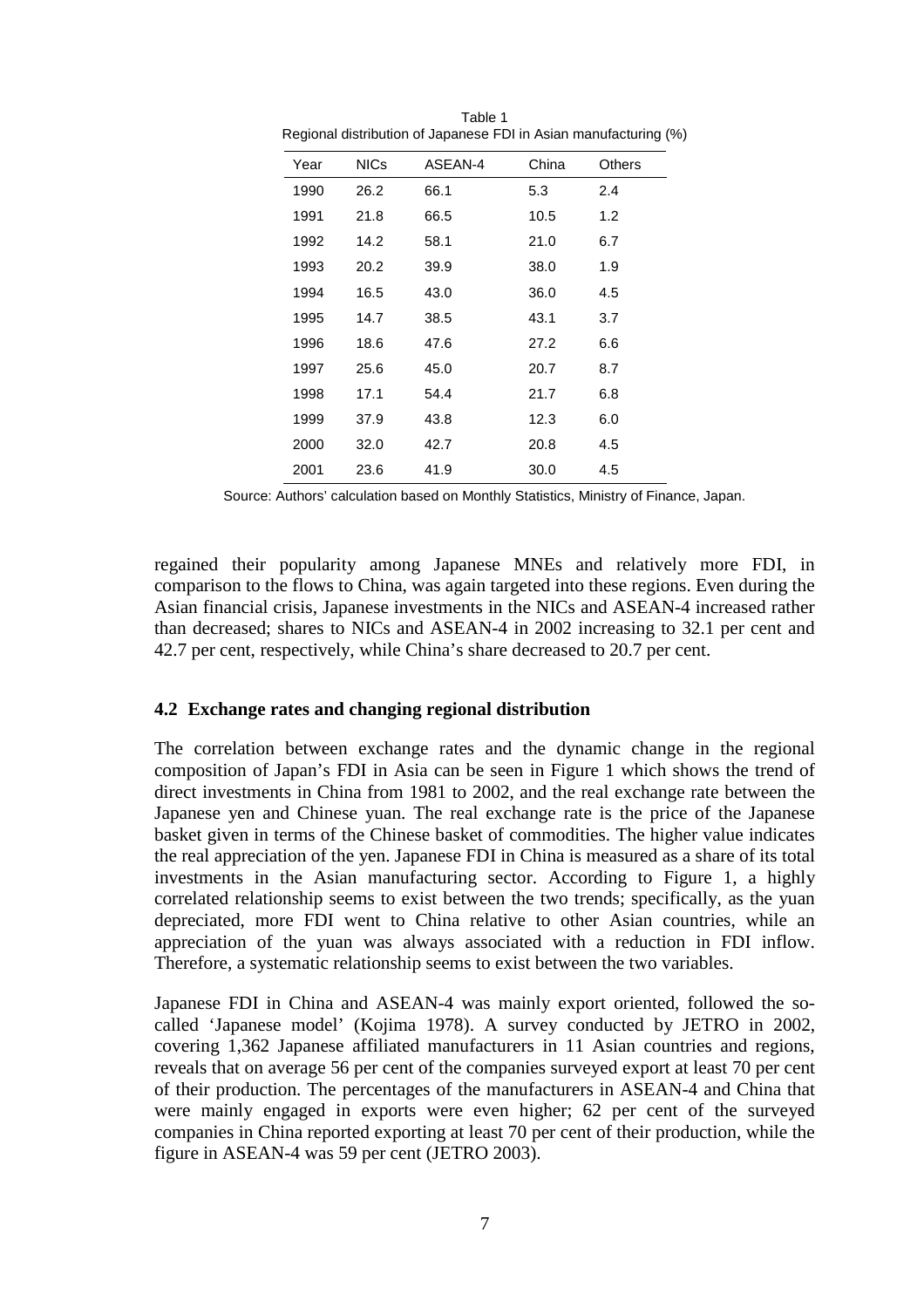Figure 1 Japanese FDI in China as the percentage of its total FDI in Asia and the exchange rate



Source: Authors' calculation based on IMF and monthly statistics from METI (2003).



Figure 2 Export intensity of Japanese affiliated manufacturers in China and ASEAN-4

 $\Box$  China  $\Box$  ASEAN-4

Source: Authors' calculations based on METI (2003).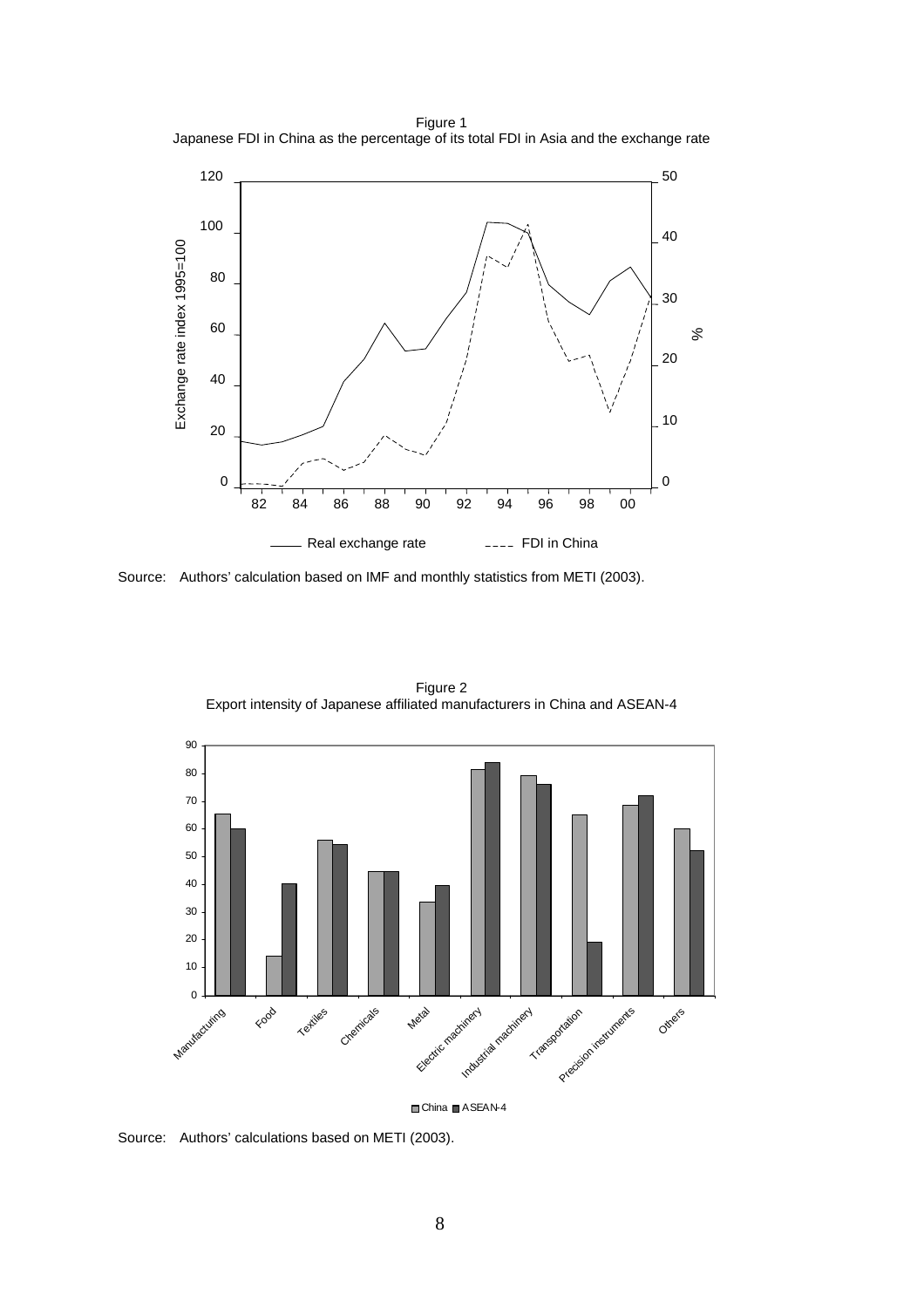By examining the annual destinations of the sales of Japanese affiliated firms across the major manufacturing sectors, we obtained additional information on the export-oriented nature of Japan's FDI. Figure 2 illustrates the export intensities of Japanese affiliated manufacturers in ASEAN-4 and China in 2002. Export intensity is defined as the ratio of exports to total sales revenues, which in China was 65 per cent for the manufacturing sector as a whole. In other words, Japanese affiliated manufacturers sold only 35 per cent of their products in the local market and made most of their sales to the overseas market. In ASEAN-4, the export intensity for the whole manufacturing sector was more than 60 per cent; specifically, intensity exceeded 50 per cent in textiles, electronic machinery, industrial machinery, precision instruments, and others. The export intensity of Japanese affiliated manufacturers with regard to electronic machinery and industrial machinery in China was 71 per cent and 79 per cent, respectively, while in ASEAN-4 the corresponding figures were 83 per cent and 76 per cent. It is worth noting that in the transportation equipment sector, export intensity in China was 65 per cent, even though in ASEAN-4 it was less than 20 per cent. As these facts suggest, Japanese direct investment in these countries' manufacturing sectors was mainly export-oriented.

#### **5 Empirical evidence: econometric analysis**

We now turn, in the context of Japanese FDI in the Asian manufacturing industry, to the econometric analysis on how exchange rate affects the competition for FDI. We specify a scenario in which ASEAN-4 compete with China for Japanese FDI. There are three reasons for undertaking this scenario. First of all, as indicted in the previous section, significant changes exist in the geographic distribution of Japan's FDI to the two regional destinations. Thus, it is likely that there exists a systematic relationship between exchange rate fluctuations and the dynamics of the location of distribution. Second, since the 1980s China has devalued the yuan against the dollar, thus inducing a sharp devaluation of the yuan against the yen as well, while ASEAN-4 pegged their currencies to the dollar before the Asian financial crisis. The devaluation of the yuan obviously led to the appreciation of the ASEAN-4's currencies versus the yuan, thereby improving China's competitiveness for FDI. Finally, as suggested by the stylized facts, Japanese FDI in these countries has mainly been export-oriented, thus making it sensitive to exchange rate fluctuations.

With regards to the theoretical result of equation (7), we specify the following econometric model:

$$
\log(\frac{FDI_{iJ}}{FDI_{CJ}})_{t} = \alpha + \beta_{1} \log(\frac{e_{\text{yen}}/s_{i}P_{i} / P_{J}}{e_{\text{yen}}/s_{\text{uan}}P_{C} / P_{J}})_{t} + \beta_{2} \log(\frac{GDP_{i}}{GDP_{C}})_{t} + \beta_{3}(g_{i} - g_{C})_{t} + \beta_{4} \log(\frac{open_{i}}{open_{C}})_{t} + \varepsilon_{it} \tag{8}
$$

where *FDI<sub>iJ</sub>* denotes Japanese direct investment in country *i*, *GDP* is the gross domestic product, *g* is the GDP growth rate, and *open* measures the level of openness in the recipient country. Subscript *C* stands for China and *i* Indonesia, Malaysia, Thailand, or the Philippines. In the model, we define the dependent variable as the ratio of the FDI flow into an ASEAN-4 country versus the flow into China. An increase in the variable implies an increase in the relative FDI received by the ASEAN country, and vice versa. If both China and ASEAN-4 countries experience the same growth in FDI, the dependent variable will be constant. Therefore, the dynamic changes of the dependent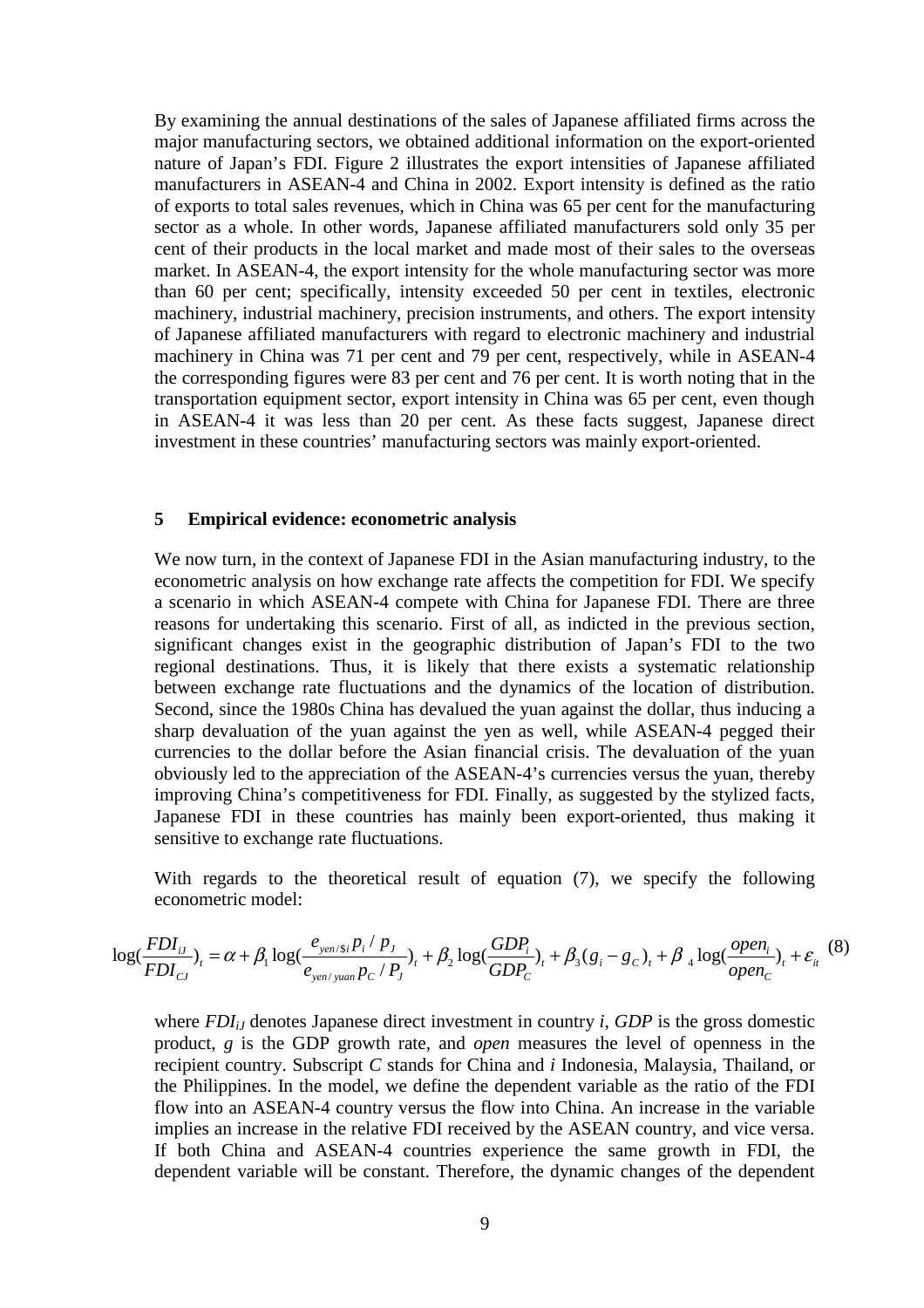variable over the time horizon reflect variations in the relative competitiveness between China and ASEAN-4.

Among the four independent variables, the focus of our interest is  $\frac{e_{\text{yen}}}{\sqrt{e_{\text{yen}}}}$ /  $(e_{\text{ven/vuan}} p_i / p_j)$  $(e_{\text{ven/vuan}} p_C / p_I)$ *yen / yuan*  $Pi$ *i ′ <code>P</code> J yen yuan C J*  $e_{\text{ven}/\text{vuan}} p_i / p$  $e_{\rm{ven/vuan}} p_{\rm{c}}$  /  $p$ , in

which the denominator is the real exchange rate between the yen and yuan, and the numerator the real exchange rate between the yen and the currency of country *i*. An increase in the dependent variable means that the currency of country *i* appreciates against the yen in real terms more than the Chinese yuan. According to the theoretical result expressed in equation (7), the coefficient of the relative real exchange rate is expected to be negative.

The remaining three independent variables primarily serve as control variables mirroring other major factors determining FDI.  $\left(\frac{ODY_i}{CDD}\right)$ *C*  $\frac{GDP_i}{GDP_c}$  captures the relative market

size effect of a recipient country on FDI. Both theoretical and empirical literature (e.g., Agarwal 1980; Moosa 2002) underlines the importance of market size. While capital inflows are always attracted to areas where a high return is to be expected, a country with a relative higher growth rate generally receives more FDI if other conditions are held constant. We include  $(g_i - g_c)$  as an additional determinant to embody the pulling

effect of the growth rate. The fourth independent variable *open C open open*  $\left(\frac{open_i}{open_c}\right)$ , calculated as the

ratio of trade volume to GDP, indicates to what extent the recipient country has integrated with the global economy. Generally, high openness would smooth the inflow of FDI. Further, export-oriented FDI tends to flow into a country that promotes exports.

*i C open open*  $\left(\frac{open_i}{open_c}\right)$  could also proxy the policy preference.

We estimate equation (8) for the manufacturing sector as a whole and for the nine subsectors (food, textiles, pulp and paper, metal, chemicals, electronics, machinery, transport equipment, and others) for the period 1981-2002. All FDI data are from monthly statistics, courtesy of the Japanese Ministry of Finance. Growth rate, GDP, and openness are from the World Bank's *World Development Indicators*. Real exchange rates are from IMF's *International Financial Statistics*, or in some cases, calculated by the authors using normal exchange rates and GDP deflators. Panel data is used for all estimations, both pooled regressions and fixed effect models are estimated for each sector. Table 2 gives the estimates of the pooled regressions while Table 3 summarizes the estimates of the fixed effect models. In terms of adjusted R-squared-, the fixed effect models generally perform better than the corresponding pooled regressions, except for the food sector.

According to the fixed effect model estimation, the coefficient of the real exchange rate for manufacturing as a whole is -1.14 and is statistically significant at 1 per cent. This suggests that if an ASEAN-4 country's currency appreciates more against the yen than yuan, the country in question will receive relatively less FDI. Alternatively, if the yuan depreciates against the yen more than the currencies of ASEAN-4, China will benefit with an inflow of relatively more FDI. As all variables are in logarithm, the estimated coefficient demonstrates the elasticity of the FDI inflows to the exchange rate. Specifically, a relative 1 per cent appreciation would induce the inflow to decline by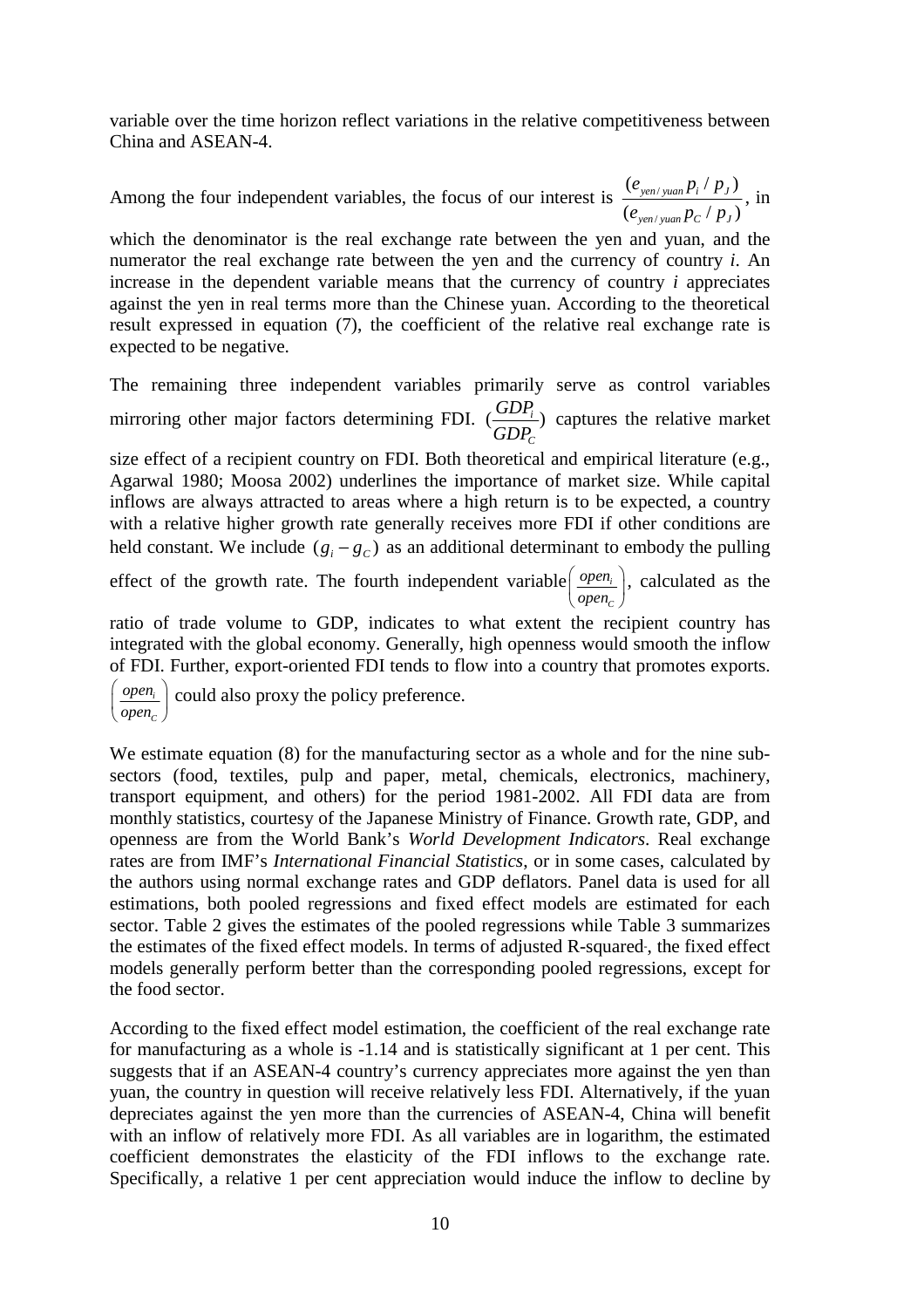1.14 per cent. The adjusted R-squared is 0.76, suggesting a strong explanatory power of the model. The estimated coefficients of GDP and openness are 2.92 and 2.64, respectively. Both are statistically significant at 1 per cent, indicating that country size and openness are among the factors that matter for FDI.

The result is generally robust across the sub-sectors. The estimated coefficients of the real exchange rate in the fixed effect models are -2.03, -2.34, -2.68, and -1.61 for food, textiles, transportation equipment and other sectors, all significant at 1 per cent. The estimated coefficient for the electronic sector is -1.23 and significant at 5 per cent. The empirical results based on the sub-sectors demonstrate that the relative real exchange rate is a significant factor determining the relative FDI inflow in these sectors. This provides further evidence to support the argument that a relative real appreciation in the currency of a FDI recipient country against that of the source country will undermine inflows and divert FDI to its rival countries. The estimated coefficients of the relative real exchange rate are not statistically significant in four sectors only (metal, lumber and pulp, chemicals, and machinery). The insignificance can be explained by the fact that FDI in natural resource intensive sectors, such as lumber and chemicals, largely depends on the availability and relative price of the resources. Thus, compared with the comparative advantage of the recipient country' resource endowment of, say, oil in Indonesia or timber in Malaysia, the currency devaluation/appreciation is less important for FDI in these sectors. The low export intensity of the metal sector could account for the fact that FDI in that particular sector was not significantly affected by currency devaluation. We were unable to determine why FDI in machinery was not affected by real exchange rate, and this will be the subject of future research.

As far as control variables are concerned, the estimated coefficient of the relative GDP is positive and statistically significant at 1 per cent for all sectors, except for lumber and pulp, and food, implying that the relative size of an economy also has an impact on FDI. The result is consistent with existing literature. Openness is positive and significant at least at 10 per cent for textiles, metal, machinery, electronics, transportation equipment, and total manufacturing. The difference in GDP growth rate is generally not significant, except for the food and transportation sectors.

These empirical results basically prove the theoretical inference derived in section 4, implying that in addition to structural variables such as market size, GDP growth rate, openness, etc., real exchange rate is one of the factors determining relative FDI. In particular, a relative devaluation against the currency of an FDI source country could strengthen competitiveness and boost inflows. Given both the theoretical and empirical results, we conclude that the dynamic change in the geographic distribution of Japan's FDI in the Asian manufacturing sectors was partially attributed to relative changes in exchange rate policies among the recipient countries. The Chinese yuan underwent devaluations while the ASEAN-4 countries primarily pegged their currencies on the dollar before 1995. This cumulative currency adjustment substantially improved the country's competitiveness for FDI, causing Japan to divert its FDI from ASEAN-4 to China. Compared with ASEAN-4, the cumulative devaluation undoubtedly enhanced China's comparative advantage with regard to labour costs and other intermediate inputs such as land. The relocation from ASEAN-4 to China, or simply reducing FDI in the former and raising the scale of investment in the latter, is a rational decision of the Japanese MNEs when investment is primarily export-oriented. Therefore, it can be stated that diverging exchange policies between China and ASEAN-4 attributed partially to the shift of focus in Japan's FDI in Asia.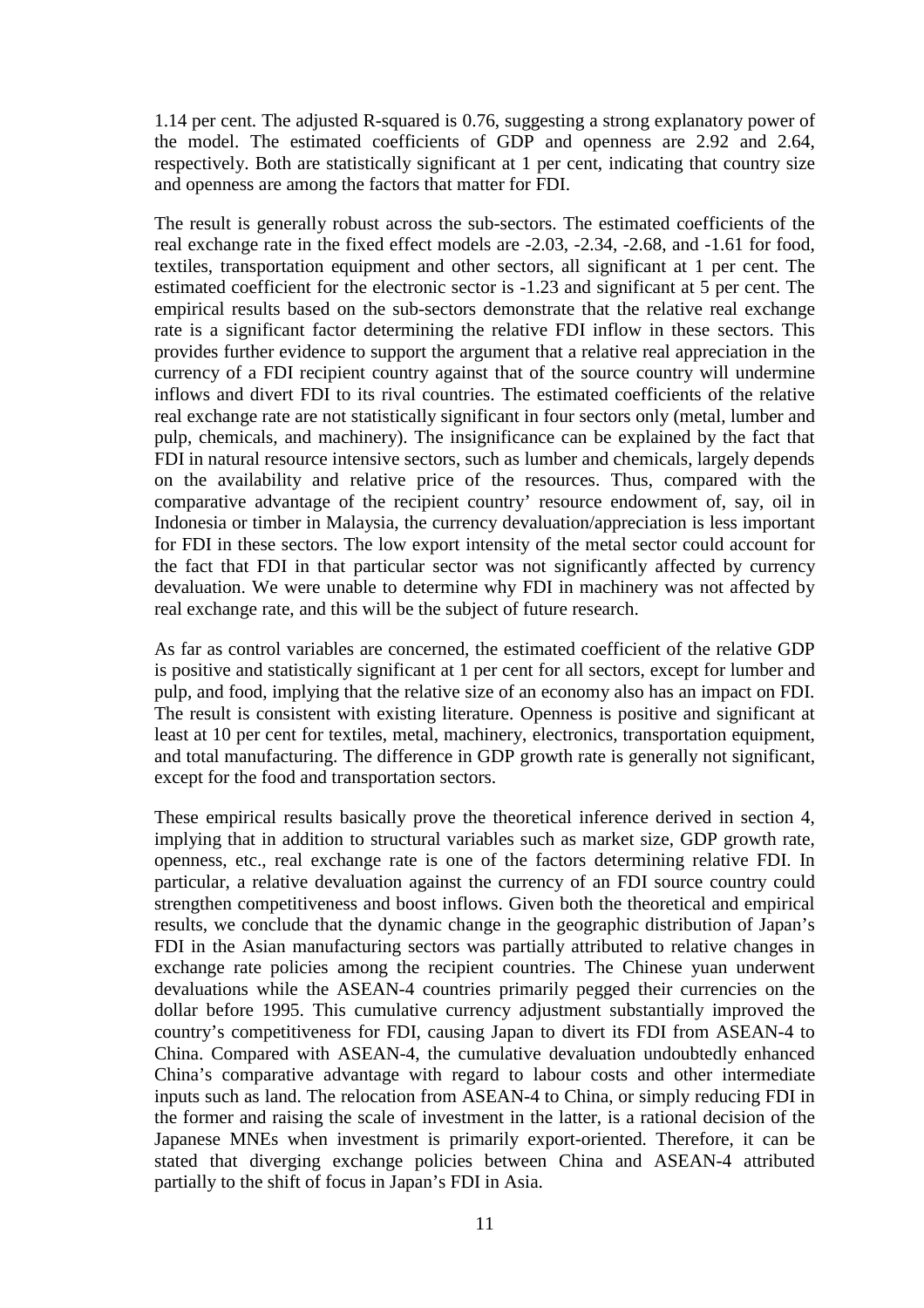Table 2<br>Exchange rates and competition for FDI in Asia<br>Pooled regression model Exchange rates and competition for FDI in Asia Pooled regression model

|                                                                                  |                     | $P_J$<br>$\log(\frac{e_{\textit{ym}}/\textit{Si}}{e})$ | $GDP_i$<br>log(                             | $(g_i - g_c)$                                                                                               | $\log(\frac{open_i}{\cdot})$ |               |            |         |
|----------------------------------------------------------------------------------|---------------------|--------------------------------------------------------|---------------------------------------------|-------------------------------------------------------------------------------------------------------------|------------------------------|---------------|------------|---------|
| Sectors                                                                          | Const.              | $\overline{p}_j$<br>$e_{\rm {sym}/{\rm {sym}}}P_C$ .   | $\overline{GP}$                             |                                                                                                             | $open_{c}$                   | # of obs.     | Adj. $R^2$ | F-value |
| Food                                                                             | 8.13<br>0.14)       | $(7.0)$<br>$**$ -78.1-                                 | $\begin{array}{c} 0.65 \\ 0.78 \end{array}$ | $\frac{0.10^{**}}{0.04}$                                                                                    | (0.53)<br>$-0.43$            | 80            | 0.20       | 3.4     |
| Textiles                                                                         | (2.23)<br>16.18     | $-3.48***$<br>(0.51)                                   | $3.14***$<br>(0.68)                         | $\begin{array}{c} 0.03 \\ 0.03 \end{array}$                                                                 | $-0.98***$<br>(0.38)         | 67            | 0.59       | 20.1    |
| Lumber and pulp                                                                  | (2.60)<br>5.24      | (0.61)<br>$-0.88$                                      | $1.25$ *<br>(0.71)                          |                                                                                                             | (0.43)<br>$-0.32$            | 84            | 0.18       | 3.2     |
| Chemicals                                                                        | (2.09)<br>0.54      | (0.49)<br>0.33                                         | $2.67***$<br>(0.48)                         | $0.07$<br>$0.04$<br>$0.05$<br>$0.03$<br>$0.03$<br>$0.03$                                                    | $-0.58*$<br>(0.36)           | 82            | 0.31       | 8.7     |
| Metal                                                                            | 5.80<br>(2.19)      | $-1.12**$<br>(0.50)                                    | $2.26***$<br>(0.44)                         |                                                                                                             | (0.34)                       | 73            | 0.38       | 10.35   |
| Machinery                                                                        | $4,53$<br>(2.71)    | $-1.30**$<br>(0.62)                                    | $1.47***$<br>(0.53)                         | $\begin{array}{c} 0.03 \\ 0.03 \end{array}$                                                                 | $0.88**$<br>(0.42)           | 68            | 0.25       | 5.23    |
| Electronics                                                                      | $4,66$<br>(2.10)    | $-1.25***$<br>(0.48)                                   | $0.87**$<br>(0.42)                          | $0.04$<br>$(0.03)$<br>$0.1$ ***<br>$(0.04)$<br>$(0.04)$                                                     | $0.96***$<br>(0.33)          | 72            | 0.27       | 6.22    |
| Transportation                                                                   | $15.28$<br>$(3.15)$ | $-3.05$<br>$(0.71)$                                    | $1.44**$<br>(0.63)                          |                                                                                                             | $-1.05***$<br>(0.48)         | 61            | 0.38       | 8.71    |
| Others                                                                           | (1.63)<br>6.97      | $-1.53***$<br>(0.38)                                   | $2.44***$<br>(0.37)                         | $0.02$<br>$(0.02)$                                                                                          | $(0.45^*$<br>$(0.28)$        | ౚ             | 0.58       | 26.48   |
| Total                                                                            | (1.51)<br>9.39      | $-1.99***$<br>(0.35)                                   | $2.04***$<br>(0.35)                         | $0.03$<br>$(0.02)$                                                                                          | (0.26)<br>0.34               | $\frac{2}{8}$ | 0.60       | 29.47   |
| ***, **, and * indicate significance level at 1%, 5%, and<br>estimator.<br>Note: |                     |                                                        |                                             | 10%, respectively; numbers in parentheses are standard errors which are estimated with the White consistent |                              |               |            |         |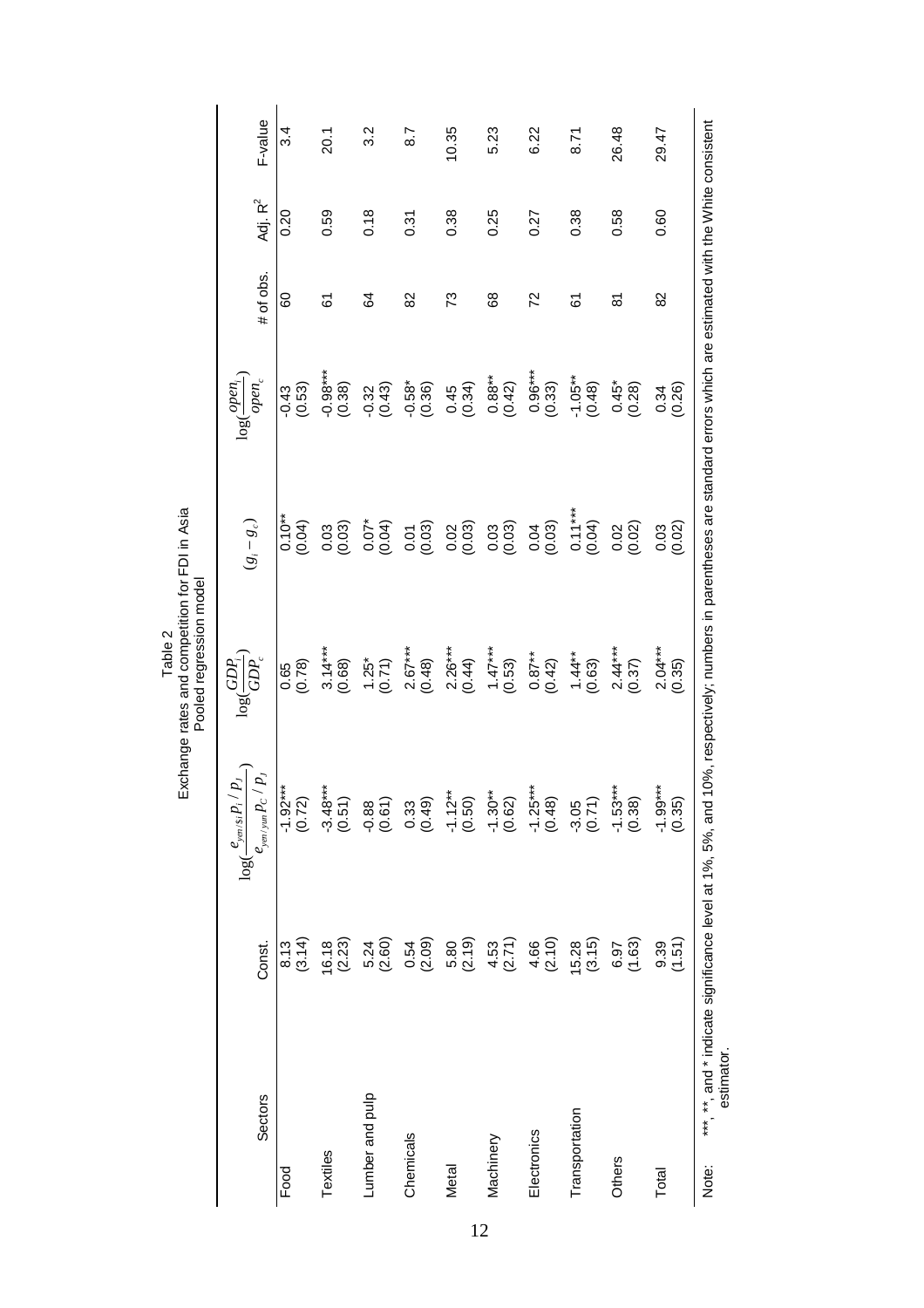| Sectors             | $\log(\frac{e_{\textit{yen/Si}} P_i / P_J}{e_{\textit{yen/yuan}} P_C / P_J})$                                                                                         | GDP;<br>log              | $(g_i - g_c)$                               | $open_c$<br>$\log(\frac{open}{\cdot})$ | # of obs. | Adj. $R^2$ | F-value |
|---------------------|-----------------------------------------------------------------------------------------------------------------------------------------------------------------------|--------------------------|---------------------------------------------|----------------------------------------|-----------|------------|---------|
| Food                | $-2.03***$<br>(0.74)                                                                                                                                                  | (1.85)                   | $0.09***$<br>(0.03)                         | (1.25)<br>$-1.51$                      | 80        | 0.25       | 2.50    |
| Textiles            | $-2.34***$<br>(0.71)                                                                                                                                                  | $2.54***$<br>(0.79)      | $\begin{array}{c} 0.03 \\ 0.03 \end{array}$ | $2.63***$<br>(1.23)                    | 6         | 0.69       | 16.84   |
| Lumber and pulp     | $-0.13$<br>(1.03)                                                                                                                                                     | $\frac{0.56}{(1.02)}$    | (0.05)                                      | (1.40)                                 | 84        | 0.39       | 5.23    |
| Chemicals           | (0.97)                                                                                                                                                                | $2.56***$<br>(0.75)      | $0.07$<br>$(0.03)$                          | (1.14)                                 | 82        | 0.42       | 7.79    |
| Metal               | $-0.38$<br>$(0.72)$                                                                                                                                                   | $\frac{3.17***}{(0.73)}$ | $0.02$<br>$(0.02)$                          | $3.56***$<br>(0.89)                    | 73        | 0.50       | 9.17    |
| Machinery           | $-0.74$<br>$(0.88)$                                                                                                                                                   | $2.27***$<br>(0.89)      | $0.03$<br>$(0.03)$                          | $2.13***$<br>(1.02)                    | 68        | 0.41       | 6.03    |
| Electronics         | $-1.23**$<br>(0.54)                                                                                                                                                   | $2.24***$<br>(0.90)      | $0.04$<br>$(0.03)$                          | (6.93)                                 | 72        | 0.39       | 5.93    |
| Transportation      | $-2.68***$<br>(0.84)                                                                                                                                                  | $4.60***$<br>(0.86)      | $\frac{0.11***}{(0.05)}$                    | $2.86***$<br>(85.00)                   | 67        | 0.68       | 16.04   |
| Others              | $-1.61***$<br>(0.51)                                                                                                                                                  | $3.52***$<br>(0.52)      | $0.02$<br>$(0.02)$                          | (0.56)<br>0.52                         | 5         | 0.63       | 17.42   |
| Total               | (0.44)                                                                                                                                                                | $2.92***$<br>(0.39)      | $0.03$<br>$(0.02)$                          | $2.64***$<br>(0.46)                    | 82        | 0.76       | 33.26   |
| estimator.<br>Note: | ***, **, and * indicate significance level at 1%, 5%, and 10%, respectively; numbers in parentheses are standard errors which are estimated with the White consistent |                          |                                             |                                        |           |            |         |

13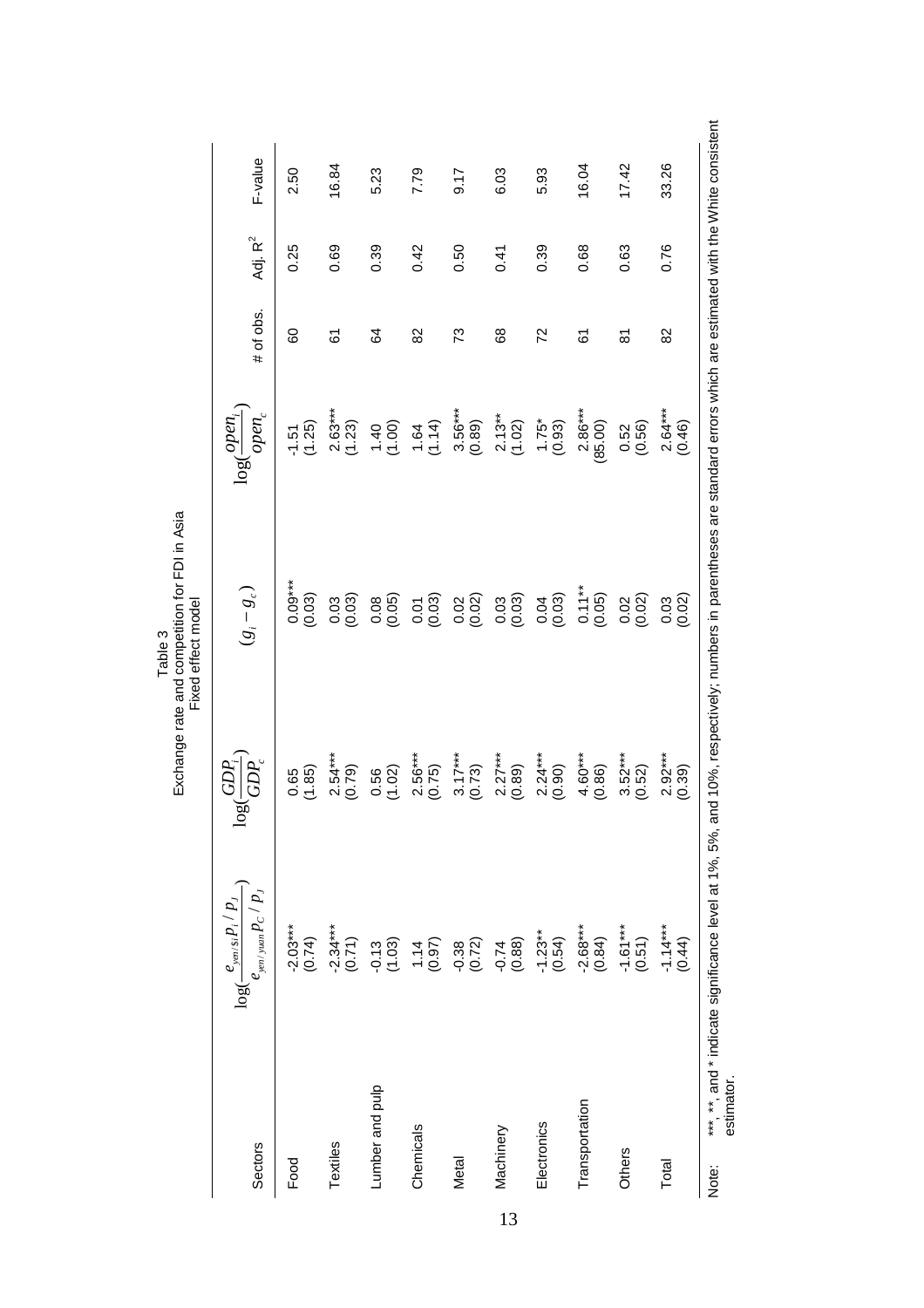#### **6 Concluding remarks**

The importance of exchange rate policy is usually emphasized in trade-balance, or balance-of-payment debates, but its role in determining a country's competitiveness for FDI is largely ignored in the process of policy formation. This paper argues that exchange rates play a significant role in shaping competition among FDI recipient countries. It advances the existing literature by showing explicitly that relative FDI is determined by the relative real exchange rate between the currency of the recipient country and that of the source country. A relative real appreciation in the currency of a recipient country will reduce its FDI inflows and divert investment to its rival country.

Using data on Japan's FDI to China and ASEAN-4 in nine manufacturing sectors from 1981 to 2002, the paper empirically analyses the impact of real exchange rate on relative FDI inflows. It shows that the competition between China and ASEAN-4 for Japanese FDI in Asian manufacturing was significantly affected by the relative real appreciation of these countries' currencies to the yen. The redirection of Japan's FDI from its traditional destinations ASEAN-4 countries to China was largely attributed to the cumulative effect of the yuan's devaluations over the last two decades. The empirical results demonstrate that, besides the differences in structure variables, ASEAN-4 lost their competition to China largely due to differences in exchange policy.

Both theoretical and empirical results of the paper provide a new interpretation of the dynamic change in Japan's geographic distribution of FDI in Asia. The results are robust not only when we aggregate all manufacturing sectors together, but also in the major sub-sectors concerned (food, textile, electronics, transportation equipment, and others). However, we are unable to provide a reasonable answer to the question as to why FDI in the machinery sector was not affected by real exchange rates. This question leaves room for future investigation.

#### **References**

- Agarwal, J. P. (1980). 'Determinant of Foreign Direct Investment: A Survey'. *Weltwirtschaftliches Archiv*, 116: 739-73.
- Bayoumi, T. and G. Lipworth (1998). 'Japanese Foreign Direct Investment and Regional Trade'. *Journal of Asian Economics*, 9 (4): 581-607
- Benassy-Quere, A., L. Fontagne, and A. Lahreche-Revil (2001). 'Exchange Rate Strategies in the Competition for Attracting Foreign Direct Investment'. *Journal of the Japanese and International Economics*, 15: 178-98.
- Blonigen, B. A. (1997). 'Firm-Specific Assets and the Link between Exchange Rates and Foreign Direct Investment'. *American Economic Review*, 87 (3): 447-65.
- Branstetter, L. G., and R. C. Feenstra (2002). 'Trade and Foreign Direct Investment in China: A Political Economy Approach'. *Journal of International Economics*, 58 (2): 335-58.
- Cheng, L. K., and Y. K. Kwan (2000). 'What Are the Determinants of the Location of Foreign Direct Investment? The Chinese Experience'. *Journal of International Economics*, 51 (2): 379-400.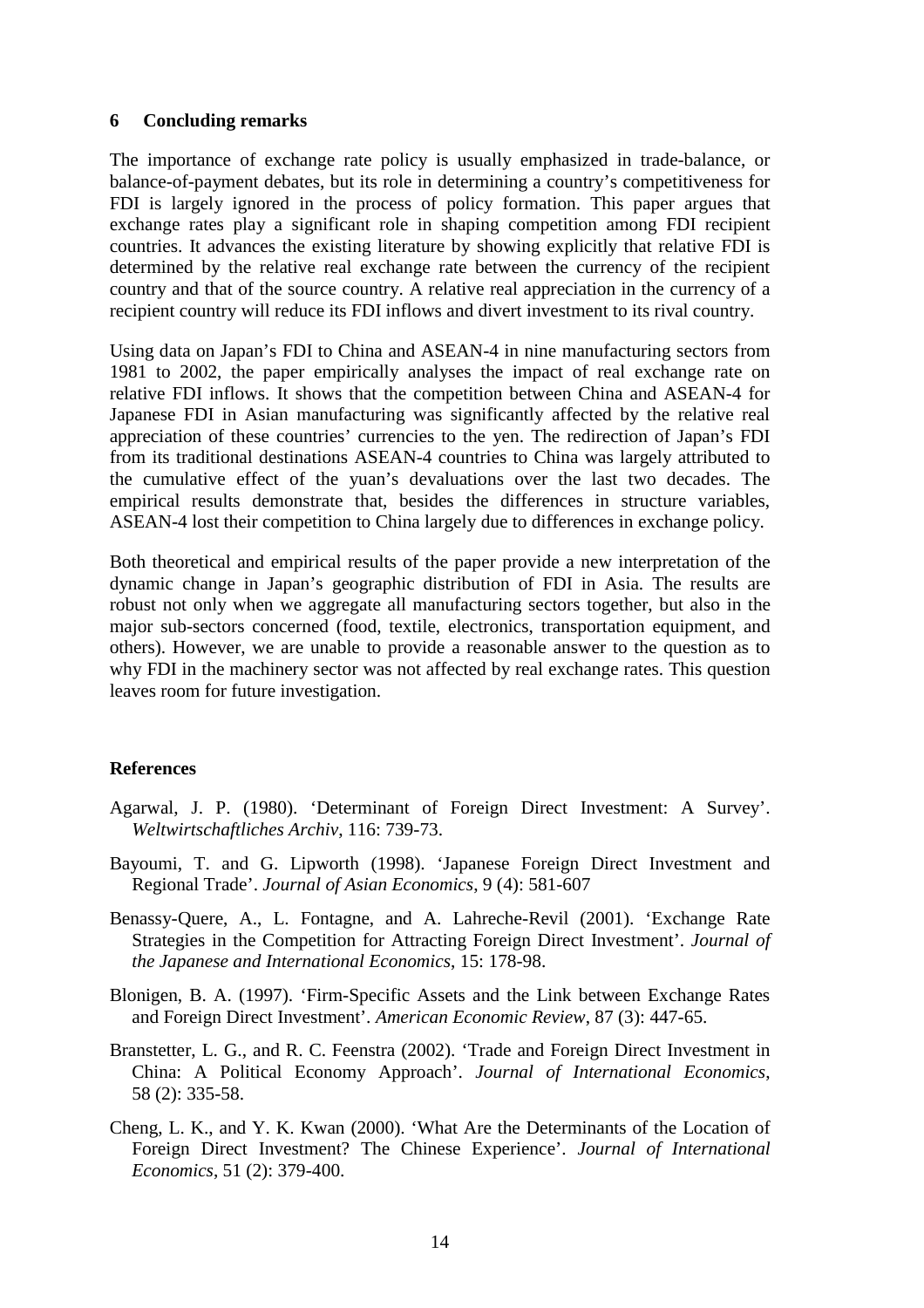- Cushman, D. O. (1985). 'Real Exchange Rate Risk, Expectation, and the Level of Direct Investment'. *Review of Economics and Statistics*, 67 (2): 297-308.
- Dewenter, K. L. (1995). 'Do Exchange Rate Changes Drive Foreign Direct Investment?'. *Journal of Business*, 68 (3): 405-433.
- Edgington, D. W., and R. Hayter (2000). 'Foreign Direct Investment and the Flying Geese Model: Japanese Electronic Firms in Asia-Pacific'. *Environment and Planning,* 32: 281-304.
- Froot, K. A., and J. C. Stein (1991). 'Exchange Rates and Foreign Direct Investment: an Imperfect Capital Market Approach'. *Quarterly Journal of Economics*, 106 (4): 1191-217.
- IMF (various years). *International Financial Statistics.* Washington, DC: IMF.
- JETRO (Japan External Trade Organization) (2001). *Current and Future Prospects of Foreign Direct Investment by Japanese Companies in 21st Century*. Tokyo: JETRO.
- JETRO (Japan External Trade Organization) (2003). *Japanese-affiliated Manufacturers in Asia: Survey 2002*. Tokyo: JETRO.
- Klein, M. W. and R. Rosengren (1994), 'The Real Exchange Rate and Foreign Direct Investment in the United States: Relative Wealth vs. Relative Wage Effects'. *Journal of International Economics*, 36: 373-89.
- Kohlhagen, S. W. (1977). 'Exchange Rate Changes, Profitability, and Direct foreign Investment'. *Southern Economic Journal*, 44: 43-52.
- Kojima, K. (1978). *Direct Foreign Investment: A Japanese Model of Multinational Business Operations*. London: Croom Helm.
- Kwan, C. H. (2001). *Yen Bloc*. Washington, DC: Brookings Institution Press.
- Lardy, N. (1995). 'The Role of Foreign Trade and Investment in China's Economic Transformation'. *China Quarterly*, 144: 1065-82.
- Lee, C. H. and E. D. Ramstetter (1991). 'Direct Investment and Structure Change in Korea Manufacturing', in E. D. Ramstetter (ed.), *Direct Foreign Investment in Asia Developing Economies and Structure Change in the Asian-Pacific Region*. Boulder, CO: Westview Press.
- METI (Ministry of Economy, Trade and Industry) (2003). *Quarterly Survey of Business Activities*. Tokyo: METI.
- Pangestu, M. (1991). 'Foreign Firms and Structural Change in the Indonesian Manufacturing Sector', in E. D. Ramstetter (ed.), *Direct Foreign Investment in Asia Developing Economies and Structure Change in the Asian-Pacific Region*. Boulder, CO: Westview Press.
- Tambunlertchai, S., and E. D. Ramstetter (1991). 'Foreign Firms in Promoted Industries and Structural Change in Thailand', in E. D. Ramstetter (ed.), *Direct Foreign Investment in Asia Developing Economies and Structure Change in the Asian-Pacific Region*. Boulder, CO: Westview Press.
- World Bank (various years). *World Development Indicators.* Washington, DC: World Bank.